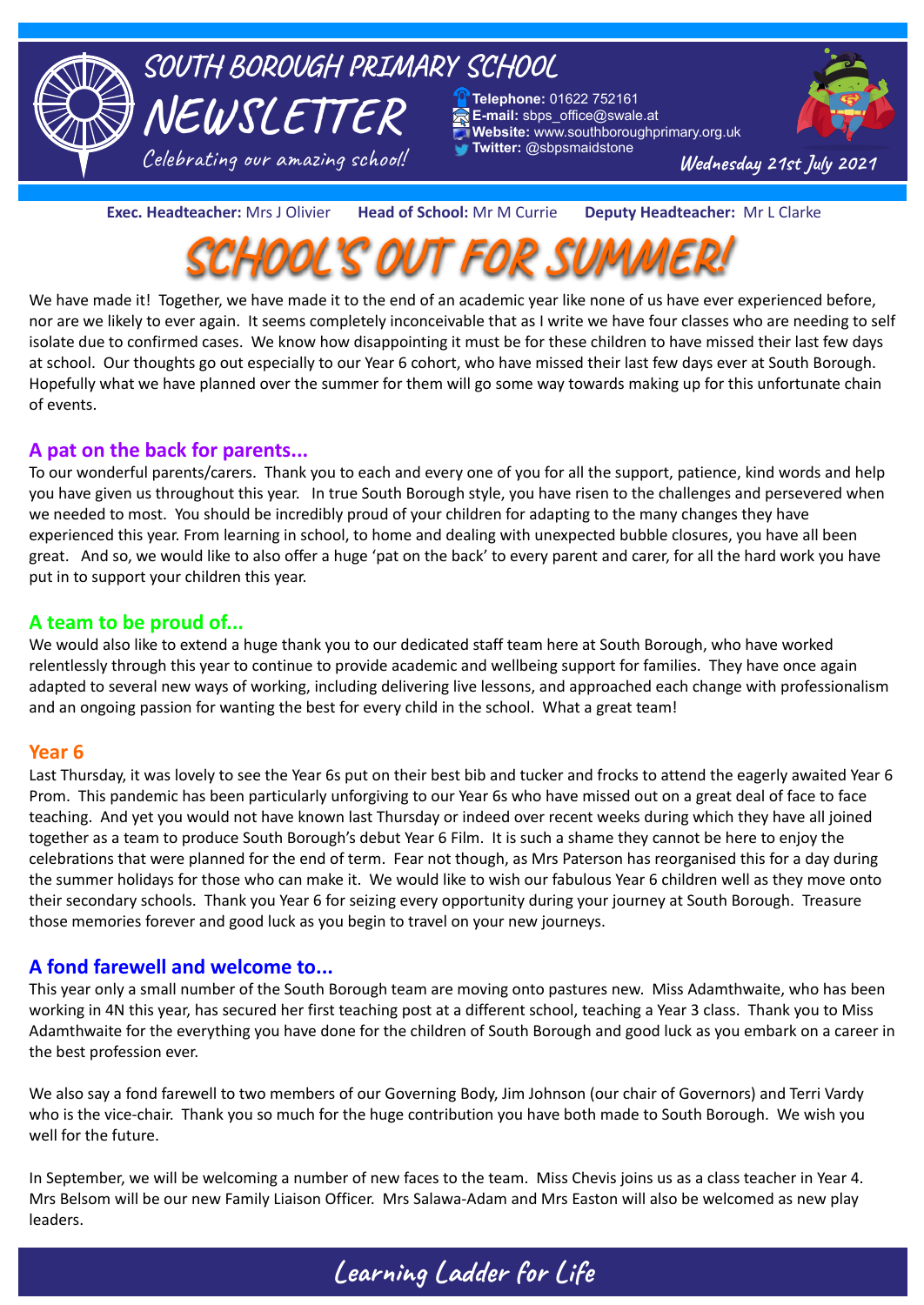

**SOUTH BOROUGH PRIMARY SCHOOL NEWSLETTER Celebrating our amazing school!**

### **The Wellbeing Award**

We are incredibly proud to announce that South Borough has earnt the Wellbeing Award For Schools. The Assessor recognised that "South Borough has highly effective leadership and that leaders value the wellbeing of all members of the school community and are willing to invest time and energy in supporting all members of the community. Wellbeing and SEN provision are carefully coordinated and managed and there are clear strands of provision to support the whole



child to enable them to overcome barriers to engagement with learning and grow as individuals." Our next steps involve developing student Wellbeing Champions and sharing our good practice with other schools to support them in raising their wellbeing. Thank you for your support!

#### **Kindle Fire winners**

We are very proud of our children's love of reading and our Home Reading Initiative has highlighted many children who have recorded 145 reads or more this year. Names have gone into a draw and we are pleased to announce the lucky winners for each class:

| Rec R - Ted  |             |
|--------------|-------------|
| 1S - Shaun   |             |
| 2W - Freddie |             |
| 3B - Kyle    | 3H - Kiril  |
| 4C - Maryam  | 4A - Evie V |
| 5W Susik     | 6P - Joshua |
|              |             |

### **September and beyond**

We are so looking forward to welcoming the whole school community back in September, including our new classes of Year R children who will be experiencing their very first days at school. Now that the Government has moved to Step 4 of its roadmap, a number of national restrictions and guidelines related to COVID-19 have been relaxed. This week, you will have received a letter with detailed information on new arrangements for September that reflect this updated guidance. We are looking forward to enjoying a more 'normal' year next year and to children being able to participate in a full range of activities such as after school clubs, swimming and sports days, without the need for such stringent control measures in place. Mr Marsh has also produced some fantastic videos, which show children how to find their way to their new classrooms on day 1.

Finally, as the year draws to a conclusion, we hope you and your children have a happy, safe and fun-filled summer break. We would like to send our very best wishes with Year 6 as they start the next chapter in their school career. For the children in other year groups, we look forward to welcoming you back to school on **Monday 6th September.**

Thank as always for your ongoing support

Mrs J Olivier Material Annual Mrs Mrs Museum Mrs Museum Mrs Museum Mrs Museum Mrs Museum Mrs Museum Mrs Museum Executive Headteacher **Head of School**